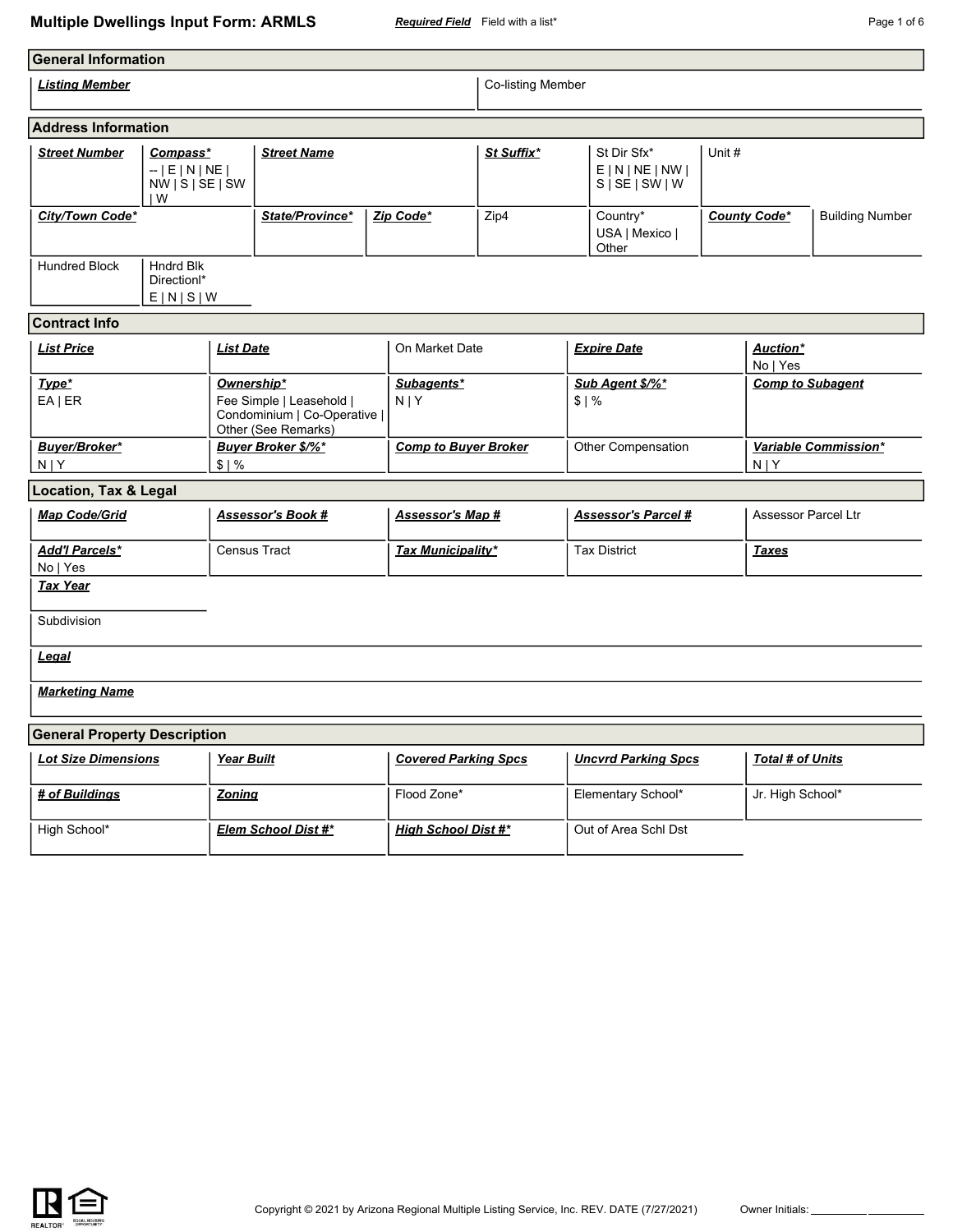| <b>Remarks &amp; Misc</b> |        |  |
|---------------------------|--------|--|
| Cross Street              |        |  |
|                           |        |  |
| Directions                |        |  |
|                           |        |  |
|                           |        |  |
|                           |        |  |
| <b>Public Remarks</b>     |        |  |
|                           |        |  |
|                           |        |  |
|                           |        |  |
| Private Rmks - DND2       |        |  |
|                           |        |  |
|                           |        |  |
|                           |        |  |
| Semi-Private Remarks      |        |  |
|                           |        |  |
|                           |        |  |
|                           |        |  |
| Office Remarks            |        |  |
|                           |        |  |
|                           |        |  |
|                           |        |  |
| $\Box$                    | $\Box$ |  |

Seller Opt Out: Seller Directs Listing to be Excluded from Internet Seller Directs Address to be Excluded from Internet Seller Directs Listing to Not Be Used in AVMs on Internet L\_Seller Directs Listing to Not Allow Comments on Internet Publish this listing to: ⊟IDX ⊟azcentral / Street Scout ⊟realtor.com ⊟Homes.com ⊟Homesnap ⊡Nighthawk ⊡Apartments.com ⊟Open Houses Direct **Showingly** 

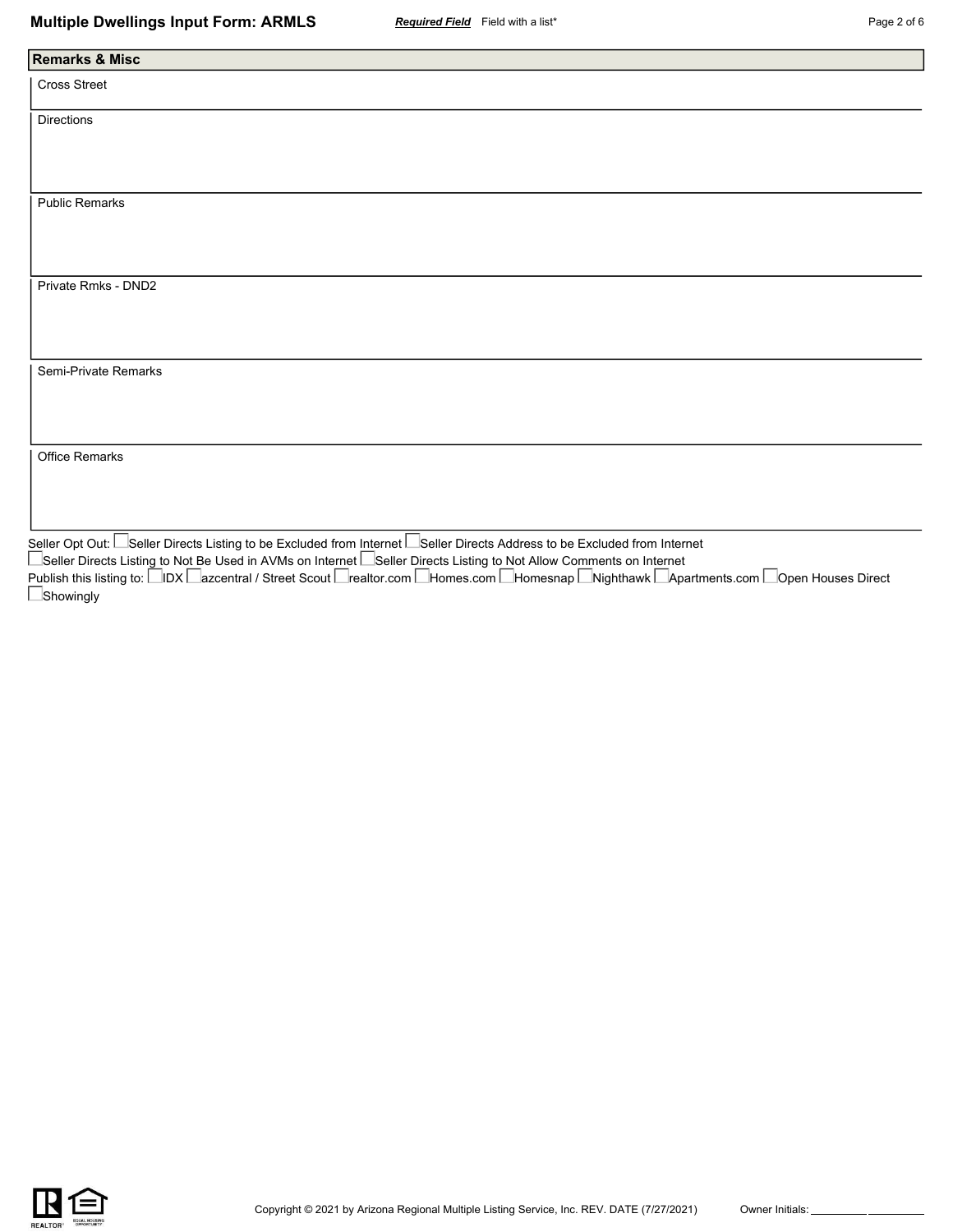**Multiple Dwellings Input Form: ARMLS** *Required Field* Field with a list\* **Page 3 of 6** Page 3 of 6

| <b>Auction Info</b>                           |                                       | <b>Income &amp; Expenses</b>           | <b>Community Amenities: 1 to 20 reg'd</b> |                                    |
|-----------------------------------------------|---------------------------------------|----------------------------------------|-------------------------------------------|------------------------------------|
| <b>Auction Date:</b>                          |                                       | Annual Elec Exp:                       | No Pool                                   | Pool                               |
| Minimum Bid Price:                            |                                       | Annual Gas Exp:                        | Heated Pool(s)                            | Spa(s)                             |
| Reserve:                                      |                                       | Annual Ins Exp:                        | Heated Spa(s)                             | Sauna                              |
| <b>Auction Contact Name:</b>                  |                                       | Annual Land Lse Exp:                   | Manager Res/Office                        | <b>General Store</b>               |
| <b>Auction Contact Phn:</b>                   |                                       | Annual Landscape Exp:                  | <b>Community Showers</b>                  | Clubhouse                          |
| <b>Auction License Nbr:</b>                   |                                       | Annual Legal & Acctg:                  | Exercise Room                             | Game/Rec Room                      |
|                                               |                                       | Annual Maint Exp:                      | Tennis Court(s)                           | Play Area                          |
| <b>Legal Info</b>                             |                                       | Annual Mgmt Exp:                       | Golf/Putting Green                        | Handball/Racquet Crt               |
| Township:                                     |                                       | Annual Trash Exp:                      | Shuffle Brd/Lawn Bwl                      | Sport Court                        |
| Range:                                        |                                       | Annual Wtr/Swr Exp:                    | Barbecue<br>See Remarks                   | Other                              |
| Section:                                      |                                       | <b>Owner Association:</b>              |                                           |                                    |
| Block:                                        |                                       | <b>Annual Ownr Asoc Fee:</b>           | <b>Exterior Amenities</b>                 |                                    |
| <b>Lot Number:</b>                            |                                       | Annual PAD Fee:                        | Landscape Wtr                             | Green Landscaping                  |
| Cnty Rcrd Bk & Pg #:                          |                                       | Annual Rplcmnt Rsrvs:                  | System                                    |                                    |
| Project Type: 1 to 12 req'd                   |                                       | Annual Other Expense:                  | Desert Landscaping                        | Fenced                             |
| Duplex                                        | Tri-Plex                              | Operating Exp:                         | Partially Fenced                          | <b>RV/Boat Parking</b>             |
| Four Plex                                     | 5 - 12 Units                          | <b>Gross Annual Sch Inc:</b>           | Satellite Dish<br>TV Antenna              | Cable TV Available                 |
| 13 - 24 Units                                 | 25 - 50 Units                         | <u> Other Income:</u>                  | <b>Pet Restrictions</b>                   | Patio/Balcony<br>Separate Storage  |
| 51 - 99 Units                                 | $100+$ Units                          | <b>Vacancy Allowance:</b>              | Security Guard                            | Security Light(s)                  |
| Mobile Home Park                              | <b>RV Park</b>                        | Adjusted Gross Inc:                    | <b>Guard Gate</b>                         | Other (See Remarks)                |
| Mobile Home & RV                              | Other (See Remarks)                   | Totl Mnth Rntal Inc:                   |                                           |                                    |
| Prk                                           |                                       | <b>Net Operating Income:</b>           | <b>Interior Amenities</b>                 |                                    |
| <b>Other Type</b>                             |                                       | <b>Pmt &amp; Rate Info</b>             | Furnished<br>Partially Furnished          | Unfurnished<br>Fire/Smoke Alarm(s) |
| House + Rental Units                          | Hotel/Motel                           | Cap Rate:                              | <b>Fire Sprinklers</b>                    | Security Alarm(s)                  |
| Packaged Offering                             | <b>High Rise</b>                      | Down Payment:                          | Wet Bar(s)                                | Intercom(s)                        |
| Other (See Remarks)                           |                                       | <b>Down Payment %:</b>                 | <b>Vertical Blinds</b>                    | Mini Blinds                        |
| Construction: 1 to 7 req'd                    |                                       | <b>Monthly Payments:</b>               | <b>Drapes</b>                             | <b>Shutters</b>                    |
| <b>Block</b>                                  | Frame - Wood                          | 1st Encumbrance:                       | <b>Breakfast Bar</b>                      | <b>Basement</b>                    |
| Frame - Metal                                 | <b>Brick</b>                          | 1st Interest Rate:                     | Water Softener(s)                         | Elevator(s)                        |
| Slump Block                                   | Adobe                                 | 1st Years Remaining:                   | Other (See Remarks)                       |                                    |
| <b>Ducts Professionally</b><br>Air-Sealed     | <b>ICAT Recessed Lights</b>           | 1st Payment:                           | Appliances Included: 1 to 11 req'd        |                                    |
| Low VOC Insulation                            | Low VOC Wood                          | 1st Payment Freq:                      | BI Oven/Range                             | F/S Oven/Range                     |
|                                               | Products                              | 2nd Encumbrance:                       | Refrigerator                              | Dishwasher                         |
| Other (See Remarks)                           |                                       | 2nd Interest Rate:                     | Disposal                                  | Compactor                          |
| Const - Finish: 1 to 6 req'd                  |                                       | 2nd Years Remaining:                   | Microwave                                 | Washer/Dryer                       |
| Painted                                       | Stucco                                | 2nd Payment:                           | W/D Hookup                                | None                               |
| <b>Brick Trim/Veneer</b>                      | Stone                                 | 2nd Payment Freq:                      | Other (See Remarks)                       |                                    |
| Siding                                        | Other (See Remarks)                   | 3rd Encumbrance:                       | Heating: 1 to 12 req'd                    |                                    |
|                                               |                                       | 3rd Interest Rate:                     | Ceiling                                   | Propane                            |
| Roofing: 1 to 10 req'd                        |                                       | 3rd Years Remaining:                   | <b>Natural Gas</b>                        | Electric                           |
| Comp Shingle                                  | Built-Up                              | 3rd Payment:                           | Individual                                | Central                            |
| Tile                                          | Rock                                  | 3rd Payment Freq:                      | Heat Pump                                 | Window/Wall Unit(s)                |
| Shake                                         | Concrete                              | <b>Total Owed:</b>                     | Wall Furnace                              | 2 or More Units                    |
| Foam<br>Metal                                 | Rolled<br>Other (See Remarks)         | Equity:                                | Solar                                     | <b>ENERGY STAR</b>                 |
|                                               |                                       | <b>Assessment Balance:</b>             |                                           | <b>Qualified Equipment</b>         |
| Floors: 1 to 7 req'd                          |                                       | Assessment Bal Yrs:                    | None<br>See Remarks                       | Other                              |
| Concrete<br>Sealed                            | Vinyl<br>Wood                         | <b>Payment Includes</b>                | Cooling: 1 to 10 req'd                    |                                    |
| Ceramic Tile                                  | Carpet                                | Interest<br>Principal                  |                                           |                                    |
| Other                                         |                                       | Taxes<br>Insurance                     | Ceiling Fan(s)<br>Heat Pump               | Electric<br>Window/Wall Unit       |
| Sale Includes: 1 to 6 req'd                   |                                       | Flood Insurance<br>Mrtg Ins (Incl PMI) | <b>Evaporative Cooling</b>                | Individual                         |
|                                               |                                       |                                        | Central A/C                               | 2 or More Units                    |
| Building(s) Only                              | Land & Building                       |                                        | <b>Chiller System</b>                     | <b>ENERGY STAR</b>                 |
| Personal Property<br><b>Laundry Equipment</b> | Pool Equipment<br>Other (See Remarks) |                                        |                                           | <b>Qualified Equipment</b>         |
|                                               |                                       |                                        | None<br>See Remarks                       | Other                              |

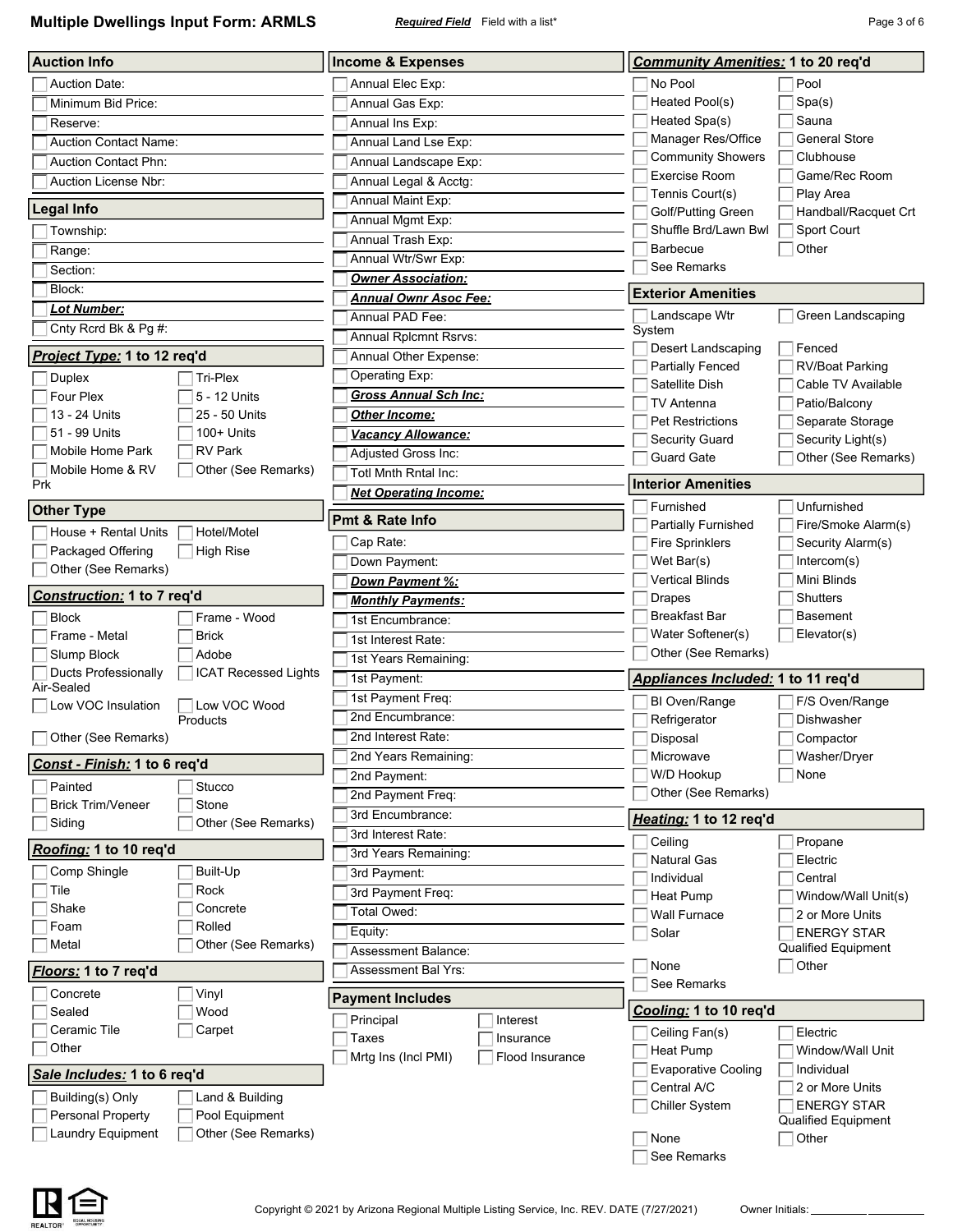**Multiple Dwellings Input Form: ARMLS** *Required Field* Field with a list\* **Page 4 of 6** Page 4 of 6

| Water: 1 to 14 req'd                                                      |                                                                                         | Source of Fincl Data: 1 to 7 req'd                                                                                                            | <b>Existing 2nd Loan</b>                                                                                    |
|---------------------------------------------------------------------------|-----------------------------------------------------------------------------------------|-----------------------------------------------------------------------------------------------------------------------------------------------|-------------------------------------------------------------------------------------------------------------|
| City Franchise<br><b>Community Franchise</b><br>Shared Well<br>Irrigation | <b>Private Franchise</b><br>Domestic Well<br>Wtr Rghts Grndfthrd<br><b>Master Meter</b> | Provided by Owner<br>Provided by Accntnt<br>Projected Proforma<br>Books Shwn Accpt Ofr<br><b>Tax Return</b><br>Unknown<br>Other (See Remarks) | Farm Home<br>Private<br>Wrap<br>Treat as Free&Clear<br><b>SBA</b><br><b>IDA Bond</b><br>Other (See Remarks) |
| Submetered System                                                         | <b>Individual Meter</b>                                                                 | <b>Special</b>                                                                                                                                | <b>Existing 2nd Ln Type</b>                                                                                 |
| CAP                                                                       | None                                                                                    | Owner/Agent<br>FIRPTA may apply                                                                                                               | Fixed<br>Adjustable/Graduated                                                                               |
| Other                                                                     | See Remarks                                                                             | <b>REO Property</b><br>Exclusion(s) SRmks                                                                                                     | Not Applicable                                                                                              |
| <u>Sewer:</u> 1 to 8 req'd                                                |                                                                                         | <b>Estate Sale</b><br>Court Approval Req                                                                                                      | <b>Existing 2nd Ln Trms</b>                                                                                 |
| Sewer - Public                                                            | Sewer - Private                                                                         | Lender/Corp Aprv Req<br>Incorporated Area                                                                                                     | Assume-No Qualify<br>Assume-Qualify                                                                         |
| Sewer - Available                                                         | Sewer-In & Connected                                                                    | Unincorporated Area<br><b>Runway Access</b>                                                                                                   | Non Assumable<br><b>Balloon/Call Prvisn</b>                                                                 |
| Septic Tank                                                               | Septic in & Cnctd                                                                       | Economic Rdvlpmnt<br><b>Enterprize Zone</b><br>Zn                                                                                             | No Prepay Penalty<br>Interest Only                                                                          |
| No Sewer/Septic                                                           | Other (See Remarks)                                                                     | Accept Backups (CLO)<br>Have First Right                                                                                                      | Not Applicable                                                                                              |
| Electric: 1 to 11 req'd                                                   |                                                                                         | <b>Status Update</b>                                                                                                                          | <b>Existing 3rd Loan</b>                                                                                    |
| <b>APS</b>                                                                | <b>SRP</b>                                                                              | Multiple Offers Recd<br><b>REO Apprvl Indicated</b>                                                                                           | Farm Home<br>Private                                                                                        |
| <b>City Electric</b><br><b>Master Meter</b>                               | Underground<br>Submetered System                                                        | SS Offr Submtd Lendr<br><b>Buyer Signed Bnk Add</b>                                                                                           | Treat as Free&Clear<br>Wrap                                                                                 |
| <b>Individual Meter</b>                                                   | Solar                                                                                   |                                                                                                                                               | <b>SBA</b><br><b>IDA Bond</b>                                                                               |
| Generator                                                                 | <b>SSVEC</b>                                                                            | Occupant - DND2: up to 1                                                                                                                      | Other (See Remarks)                                                                                         |
| None                                                                      | Other (See Remarks)                                                                     | Vacant<br>Owner                                                                                                                               | <b>Existing 3rd Ln Type</b>                                                                                 |
| Gas: 1 to 11 req'd                                                        |                                                                                         | Interim Occupant<br>Tenant                                                                                                                    | Fixed<br>Adjustable/Graduated                                                                               |
| SW Gas                                                                    | City Gas                                                                                | <b>Showing Instructions</b>                                                                                                                   | Not Applicable                                                                                              |
| Underground                                                               | Propane Bottled                                                                         | Do Not Disturb<br>Drive By Only                                                                                                               | <b>Existing 3rd Ln Trms</b>                                                                                 |
| Propane Piped                                                             | Master Meter                                                                            | Special Instructions<br>See Private Remarks                                                                                                   |                                                                                                             |
| Submetered System                                                         | Individual Meter                                                                        | <b>Permission Required to Show:</b>                                                                                                           | Assume-Qualify<br>Assume-No Qualify<br>Non Assumable<br>Balloon                                             |
| <b>High Pressure</b>                                                      | None                                                                                    | To Schedule Showing:                                                                                                                          | No Prepay Penalty<br>Interest Only                                                                          |
| Other (See Remarks)                                                       |                                                                                         | Notify:                                                                                                                                       | Not Applicable                                                                                              |
|                                                                           |                                                                                         |                                                                                                                                               |                                                                                                             |
|                                                                           |                                                                                         | Primary Showing Contact:                                                                                                                      |                                                                                                             |
| Parking: 1 to 16 req'd                                                    |                                                                                         | <b>ARMLS Lockbox:</b>                                                                                                                         | <b>Existing Othr Ln Trm</b>                                                                                 |
| Garage<br><b>Street Parking</b>                                           | Carport<br><1 Space Per Unit                                                            | <b>Non-ARMLS Lockbox:</b>                                                                                                                     | <b>Balloon/Call Prvisn</b><br>Interest Only                                                                 |
| Space/Unit                                                                | >1 Space Per Unit                                                                       | Sign on Property:                                                                                                                             | Not Applicable<br>Other (See Remarks)                                                                       |
| Attached                                                                  | Auto Door Opener                                                                        |                                                                                                                                               | New Financing: 1 to 14 req'd                                                                                |
| Add'l Parking Avail                                                       | Assigned                                                                                | <b>Property Access</b>                                                                                                                        | <b>CTL</b><br>VA                                                                                            |
| <b>RV/Boat Parking</b>                                                    | Free                                                                                    | Alarm Code - DND2:                                                                                                                            | <b>FHA</b><br>Conventional                                                                                  |
| Fee                                                                       | Paved Parking                                                                           | Gate Code - DND2:                                                                                                                             | No Carry<br>Seller to App Pnts                                                                              |
| None                                                                      | Other (See Remarks)                                                                     | Mech-box Code - DND2:                                                                                                                         | Seller May Carry<br>Wraparound                                                                              |
| Roads/Streets: 1 to 10 req'd                                              |                                                                                         | Other Code - DND2:                                                                                                                            | Lease Option<br>Lease Purchase                                                                              |
| Gravel                                                                    | Dirt                                                                                    | Lockbox Location:                                                                                                                             | 1031 Exchange<br>Trade<br>Affordable Housing                                                                |
| Treated                                                                   | Asphalt                                                                                 | <b>Existing 1st Loan</b>                                                                                                                      | Other (See Remarks)                                                                                         |
| <b>Dedicated Street</b>                                                   | <b>Private Street</b>                                                                   | VA<br><b>FHA</b>                                                                                                                              | Reports/Disclosures: 1 to 18 reg'd                                                                          |
| Concrete                                                                  | Curb(s) & Gutter(s)                                                                     | Farm Home<br>Conventional                                                                                                                     | Perc Test<br>Soil Test                                                                                      |
| Sidewalk(s)                                                               | Alley                                                                                   | Private<br>Wrap                                                                                                                               | Seller Prop Disc Stm<br>Archeological Site                                                                  |
| Owner Pays: 1 to 10 req'd                                                 |                                                                                         | Other (See Rmks)<br>Treat as Free&Clear                                                                                                       | <b>Coastal Barrier Act</b><br>Appraisal                                                                     |
| Water                                                                     | Sewer                                                                                   | <b>Existing 1st Ln Type</b>                                                                                                                   | Boundary Survey Avlb<br><b>ALTA Survey Availbl</b><br>Development Plan AvI<br><b>Special Assmnt Dist</b>    |
| Electric                                                                  | Gas                                                                                     | Fixed<br>Adjustable/Graduated                                                                                                                 | Water Well Report<br>Water Cap/Quality Rp                                                                   |
| <b>Trash Collection</b>                                                   | Cable TV                                                                                | Not Applicable                                                                                                                                | APOD/Backup Avaible<br>Ada Compliance Rpt                                                                   |
| Landscaping                                                               | Pool/Spa Maintenance                                                                    | <b>Existing 1st Ln Trms</b>                                                                                                                   | Subd Rpt/Exemption<br>Sch of Personal Prop                                                                  |
| None<br>See Remarks                                                       | Other                                                                                   | Assume - Qualify<br>Assume - No Qualify                                                                                                       | Other (See Remarks)<br>None                                                                                 |
|                                                                           |                                                                                         | Non Assumable<br><b>Balloon/Call Prvisn</b>                                                                                                   | <b>Environmental: 1 to 7 reg'd</b>                                                                          |
| <u> Tenant Pays:</u> 1 to 10 req'd                                        |                                                                                         | No Prepay Penalty<br>Interest Only                                                                                                            | Phase I Available<br>Phase II Available                                                                     |
| Water                                                                     | Sewer                                                                                   | All Asm Exist No Qlf<br>Fin Info Sub to Veri                                                                                                  | Unauthorized Dump St<br><b>Fuel/Chemical Tanks</b>                                                          |
| Electric                                                                  | Gas                                                                                     | Not Applicable                                                                                                                                | Super Fund/WQARF/<br>None                                                                                   |
| Trash<br>Landscaping                                                      | Cable TV<br>Pool/Spa Maintenance                                                        |                                                                                                                                               | DOD<br>Other (See Remarks)                                                                                  |

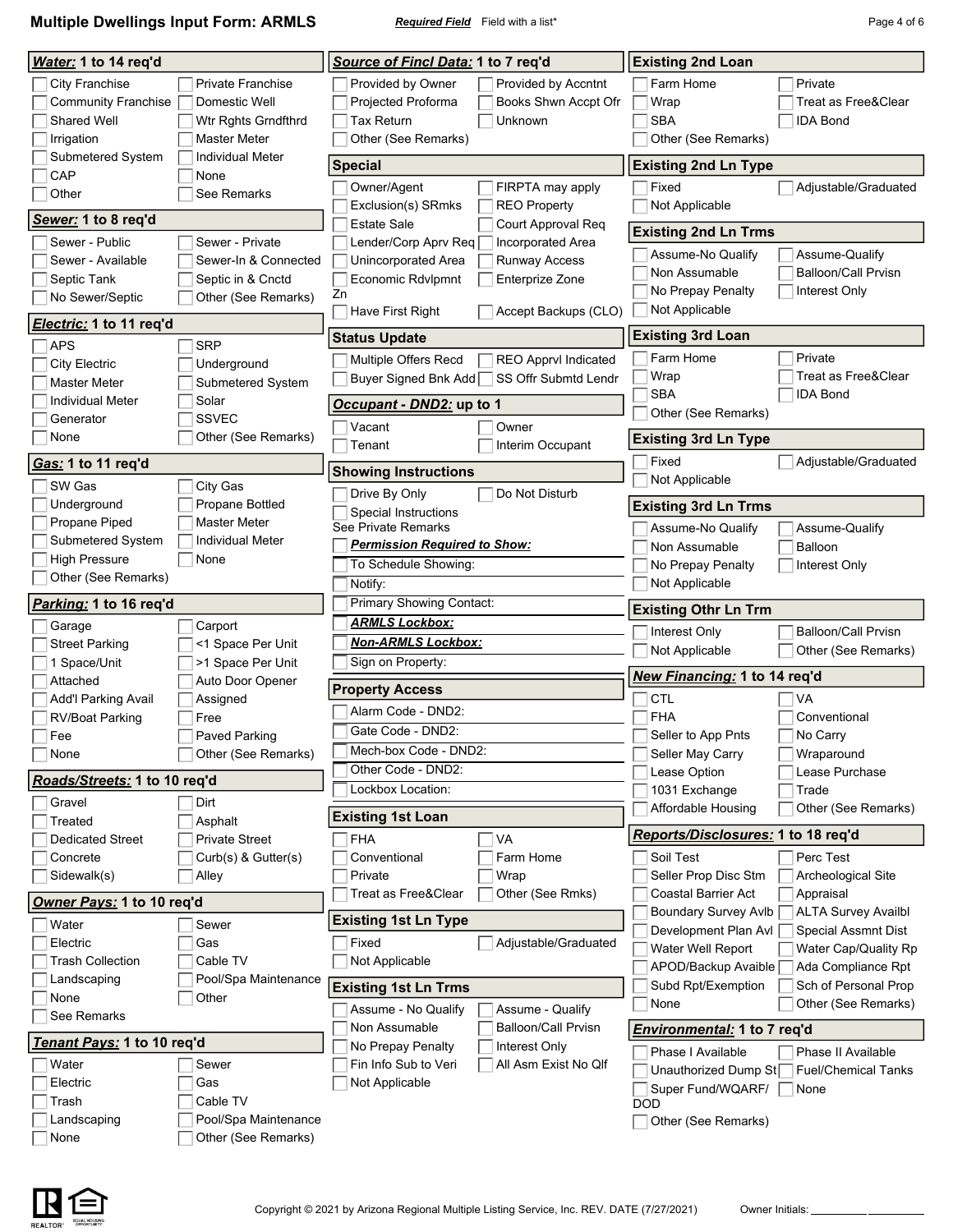|                                      | <b>Efficiency Units</b> |             |      | <b>4 Bedrooms Units</b>                  |                             |           | <b>Contact Info</b>        |                                               |      |  |
|--------------------------------------|-------------------------|-------------|------|------------------------------------------|-----------------------------|-----------|----------------------------|-----------------------------------------------|------|--|
| # Efficiency Units:                  |                         |             |      | #4 Bedroom Units:                        |                             |           | List Agt Primary Phn:      |                                               |      |  |
| <b>Avg Rent:</b>                     |                         |             |      | <b>Avg Rent:</b>                         |                             |           | <b>CoList Primary Phn:</b> |                                               |      |  |
| <b>Avg SqFt:</b>                     |                         |             |      | <b>Avg SqFt:</b>                         |                             |           | Office Fax Number:         |                                               |      |  |
| <u># Baths:</u>                      |                         |             |      | # Baths:                                 |                             |           | List Agent Home Phn:       |                                               |      |  |
| <b>Bedroom Units</b>                 |                         |             |      | <b>Mobile Home Prk Info</b>              |                             |           | List Agent Hme Phn 2:      |                                               |      |  |
| # 1 Bedroom Units:                   |                         |             |      |                                          | <b>Total Number Spaces:</b> |           |                            | List Agent Cell Phn:<br>List Agent Cell Phn2: |      |  |
| <b>Avg Rent:</b>                     |                         |             |      | # Single Wide Spaces:                    |                             |           | List Agent Ofc Phn 2:      |                                               |      |  |
| <b>Avg SqFt:</b>                     |                         |             |      |                                          | # Double Wide Spaces:       |           |                            |                                               |      |  |
| # Baths:                             |                         |             |      |                                          | # Overnight Spaces:         |           |                            |                                               |      |  |
| 2 Bedroom Units                      |                         |             |      | # RV Spaces:                             |                             |           |                            |                                               |      |  |
| # 2 Bedroom Units:                   |                         |             |      | # Oversize Spaces:                       |                             |           |                            |                                               |      |  |
| <b>Avg Rent:</b>                     |                         |             |      |                                          | Avg Rent Single Wide:       |           |                            |                                               |      |  |
| <b>Avg SqFt:</b>                     |                         |             |      | Avg Rent Double Wide:                    |                             |           |                            |                                               |      |  |
| # Baths:                             |                         |             |      |                                          | Avg Rent Ovrnght Spc:       |           |                            |                                               |      |  |
|                                      |                         |             |      | Avg Rent RV Spaces:                      |                             |           |                            |                                               |      |  |
| <b>3 Bedrooms Units</b>              |                         |             |      | Avg Rent Oversize Sp:                    |                             |           |                            |                                               |      |  |
| # 3 Bedroom Units:                   |                         |             |      | # Storage Spaces:<br># Park Owned Units: |                             |           |                            |                                               |      |  |
| <b>Avg Rent:</b><br><b>Avg SqFt:</b> |                         |             |      |                                          |                             |           |                            |                                               |      |  |
| # Baths:                             |                         |             |      |                                          |                             |           |                            |                                               |      |  |
|                                      |                         |             |      |                                          |                             |           |                            |                                               |      |  |
|                                      | <b>Unit Information</b> |             |      |                                          |                             |           |                            |                                               |      |  |
| No.†                                 | <b>Bed</b>              |             |      |                                          |                             |           |                            |                                               |      |  |
|                                      |                         | <b>Bath</b> | Rent | <b>SqFt</b>                              | Parking                     | Furnished |                            | <b>Stories</b>                                | Rem. |  |
|                                      |                         |             |      |                                          |                             |           |                            |                                               |      |  |
|                                      |                         |             |      |                                          |                             |           |                            |                                               |      |  |
|                                      |                         |             |      |                                          |                             |           |                            |                                               |      |  |
|                                      |                         |             |      |                                          |                             |           |                            |                                               |      |  |
|                                      |                         |             |      |                                          |                             |           |                            |                                               |      |  |
|                                      |                         |             |      |                                          |                             |           |                            |                                               |      |  |
|                                      |                         |             |      |                                          |                             |           |                            |                                               |      |  |
|                                      |                         |             |      |                                          |                             |           |                            |                                               |      |  |
|                                      |                         |             |      |                                          |                             |           |                            |                                               |      |  |
|                                      |                         |             |      |                                          |                             |           |                            |                                               |      |  |
|                                      |                         |             |      |                                          |                             |           |                            |                                               |      |  |
|                                      |                         |             |      |                                          |                             |           |                            |                                               |      |  |
|                                      |                         |             |      |                                          |                             |           |                            |                                               |      |  |
|                                      |                         |             |      |                                          |                             |           |                            |                                               |      |  |
|                                      |                         |             |      |                                          |                             |           |                            |                                               |      |  |

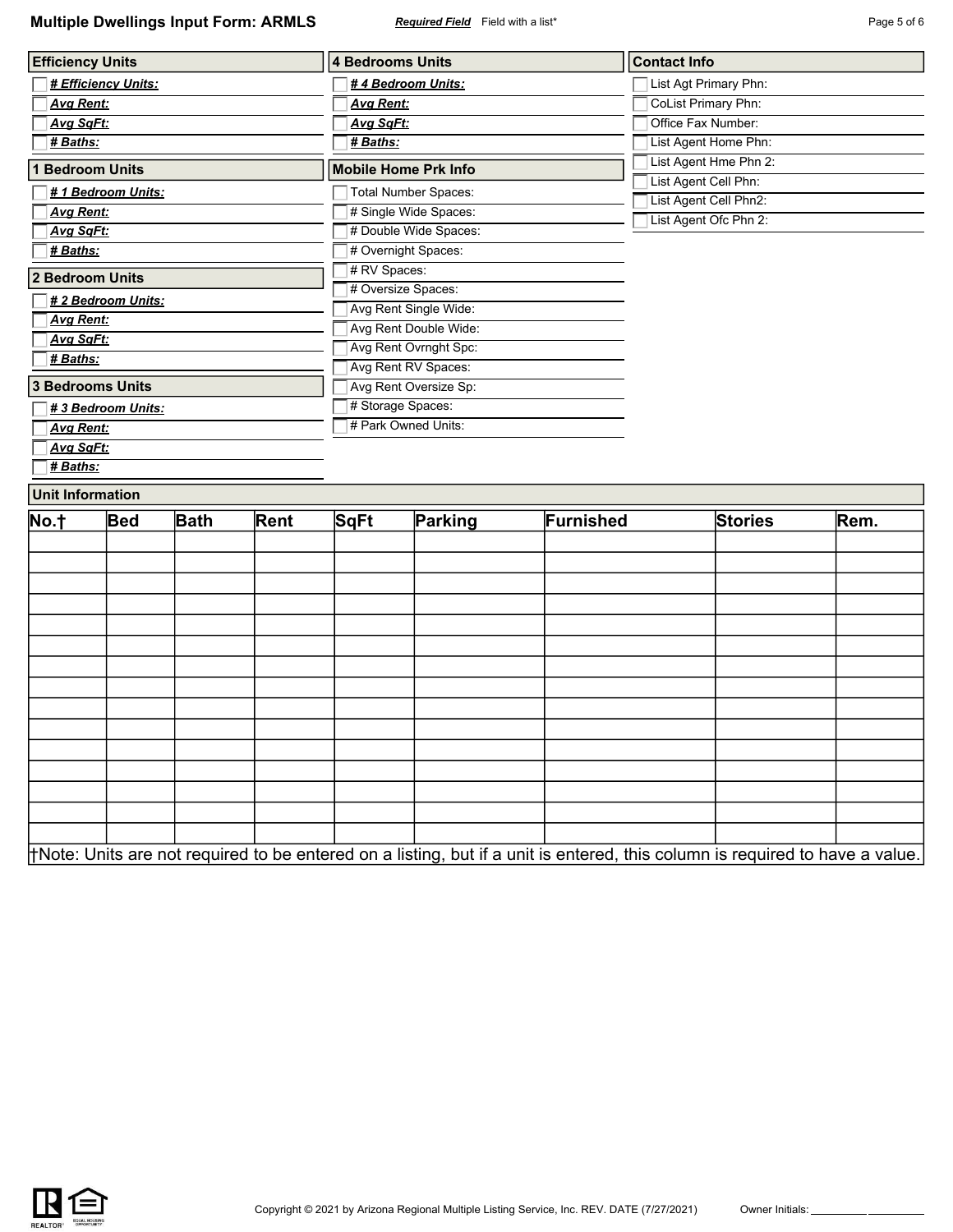## **Owner's Signature**

The undersigned Owner acknowledges and reaffirms that this Profile Sheet is an integral part of the Listing Contract between Owner and Broker, that all information in the Profile Sheet is true, correct and complete, that the Owner will promptly notify Broker if there is any material change in such information during the term of this Listing and that Owner will indemnify other persons for inaccuracies in such information as further provided in the Listing Contract. If there is a conflict between the Listing Contract and this Profile Sheet, the terms of this Profile Sheet shall prevail. Owner agrees to indemnify and hold Broker, all Boards or Associations of REALTORS®, ARMLS and all other brokers harmless against any and all claims, liability, damage or loss arising from any misrepresentation or breach of warranty by Owner in this Listing, any incorrect information supplied by Owner and any facts concerning the Property not disclosed by Owner, including without limitation, any facts known to Owner relating to adverse conditions or latent defects.

Owner **Date** 

Owner **Date** 

#### **Listing Agent's/Broker's Signature**

The undersigned Agent/Broker represents and warrants that the information in and manner of execution of this Profile Sheet and the related Listing Contract comply in all respects with the Rules and Regulations of ARMLS and the Agent's/Broker's Board or Association of REALTORS®.

**Listing Broker** Date **Date Community Community** Community Community Community Community Community Community Community Community Community Community Community Community Community Community Community Community Community Com